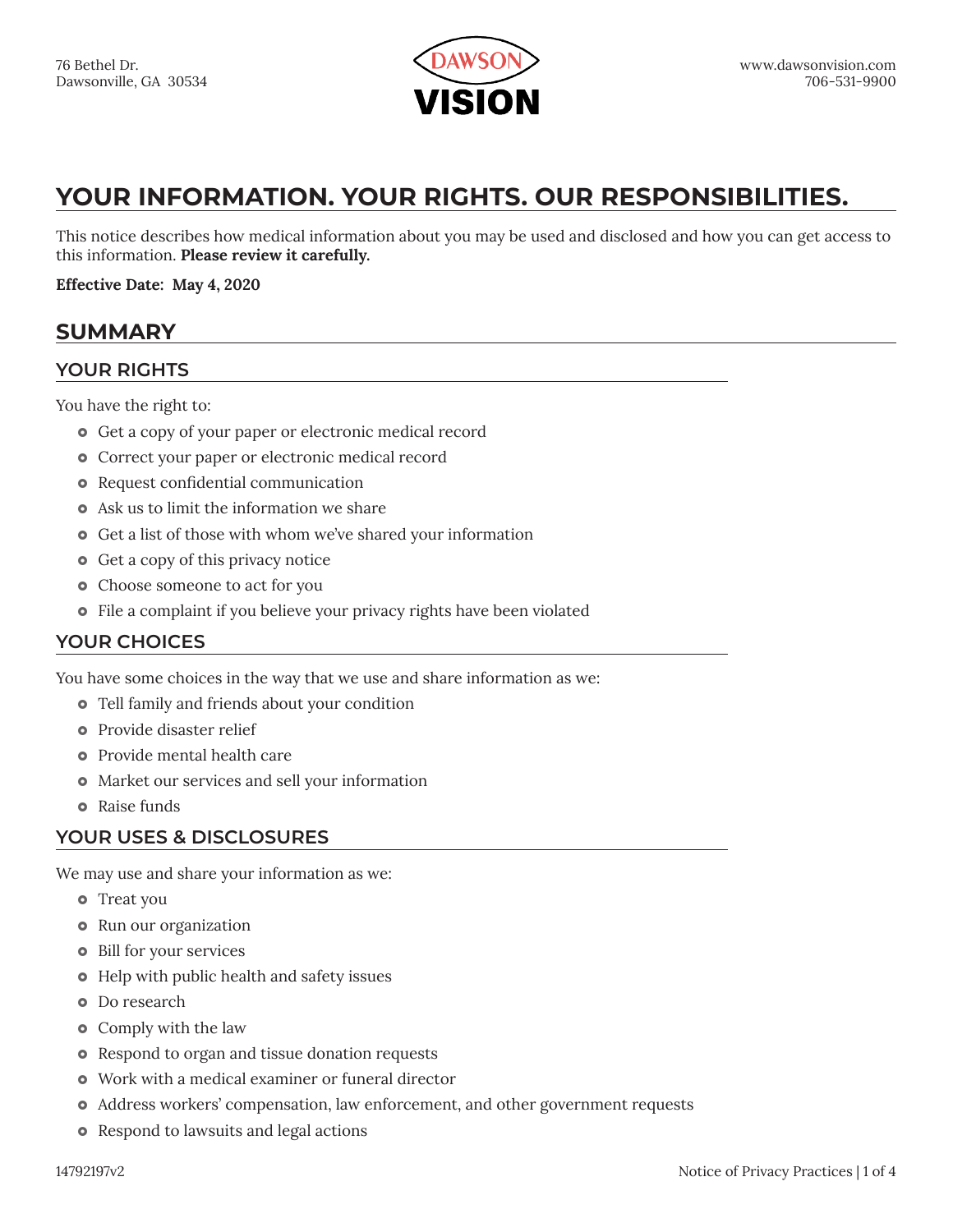

# **YOUR RIGHTS**

**When it comes to your health information, you have certain rights.** This section explains your rights and some of our responsibilities to help you.

### } **Get an electronic or paper copy of your medical record**

- You can ask in writing to see or get an electronic or paper copy of your medical record and other health information we have about you. Ask us how to do this.
- We will provide a copy or a summary of your health information, usually within 30 days of your request. We may charge a reasonable, cost-based fee.

### } **Ask us to correct your medical record**

- You can ask us in writing to correct health information about you that you think is incorrect or incomplete. Ask us how to do this.
- $\bullet$  We may say "no" to your request, but we'll tell you why in writing within 60 days.

### } **Request confidential communications**

- You can ask us in writing to contact you in a specific way (for example, home or office phone) or to send mail to a different address. Ask us how to do this.
- We will say "yes" to all reasonable requests.

### } **Ask us to limit what we use or share**

- You can ask us in writing not to use or share certain health information for treatment, payment, or our operations. We are not required to agree to your request, and we may say "no" if it would affect your care.
- If you pay for a service or health care item out-of-pocket in full, you can ask us not to share that information for the purpose of payment or our operations with your health insurer. We will say "yes" unless a law requires us to share that information.

### } **Get a list of those with whom we've shared information**

- You can ask in writing for a list (accounting) of the times we've shared your health information for six years prior to the date you ask, who we shared it with, and why.
- $\bullet$  We will include all the disclosures except for those about treatment, payment, and health care operations, and certain other disclosures (such as any you asked us to make). We'll provide one accounting a year for free but will charge a reasonable, cost-based fee if you ask for another one within 12 months.

### } **Get a copy of this privacy notice**

• You can ask for a paper copy of this notice at any time, even if you have agreed to receive the notice electronically. We will provide you with a paper copy promptly.

### } **Choose someone to act for you**

- If you have given someone medical power of attorney or if someone is your legal guardian, that person can exercise your rights and make choices about your health information.
- $\bullet$  We will make sure the person has this authority and can act for you before we take any action.

### } **File a complaint if you feel your rights are violated**

- You can complain if you feel we have violated your rights by sending a letter to  $\leq$ Practice Name>> Attn: Practice Manager <<Address>>, <<City>>, <<State>> <<Zip>>.
- You can file a complaint with the U.S. Department of Health and Human Services Office for Civil Rights by sending a letter to 200 Independence Avenue, S.W., Washington, D.C. 20201, calling 1-877-696-6775, or visiting www.hhs.gov/ocr/privacy/hipaa/complaints/.
- We will not retaliate against you for filing a complaint.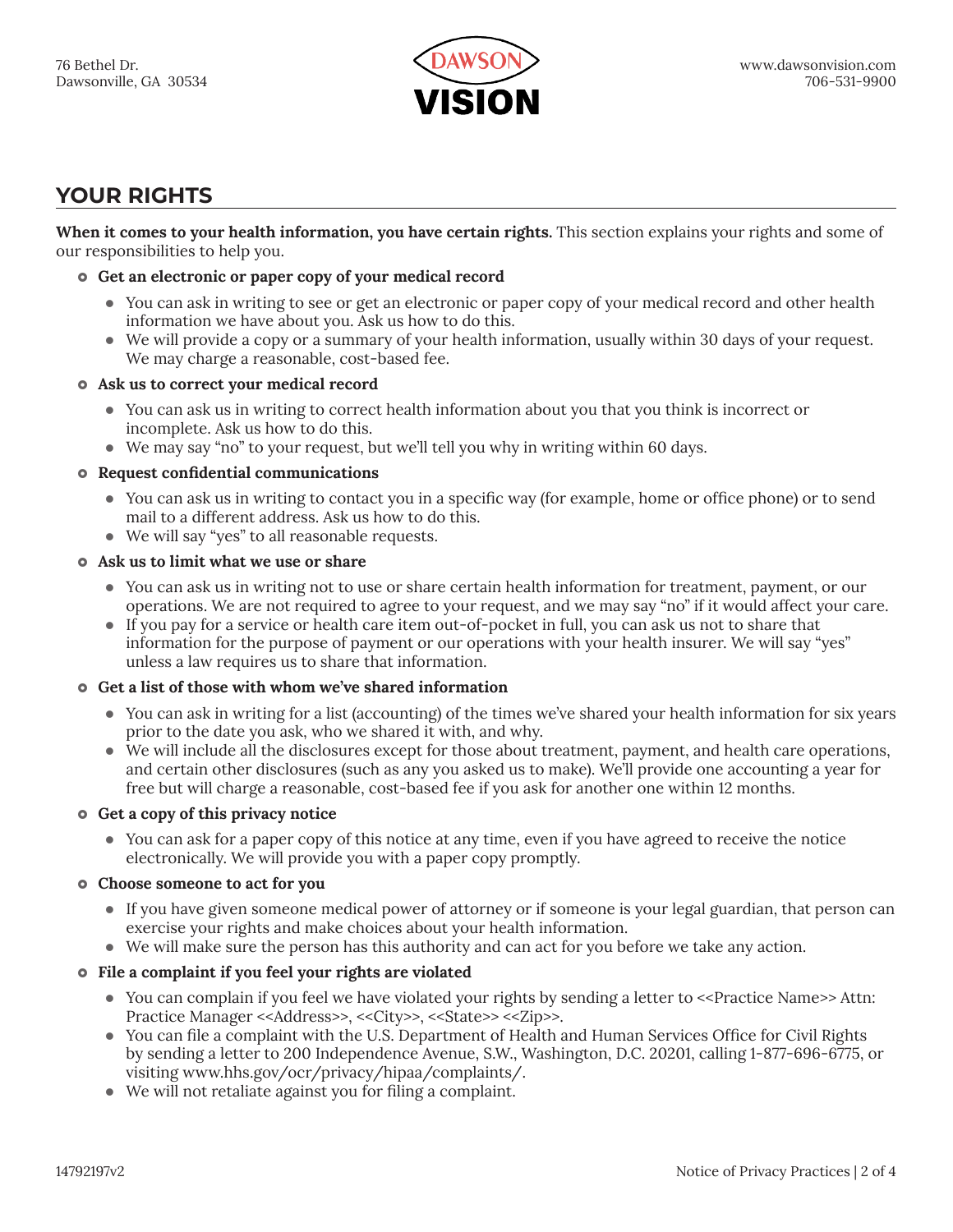

# **YOUR CHOICES**

**For certain health information, you can tell us your choices about what we share.** If you have a clear preference for how we share your information in the situations described below, talk to us. Tell us what you want us to do, and we will follow your instructions.

### } **In these cases, you have both the right and choice to tell us to:**

- Share information with your family, close friends, or others involved in your care
- Share information in a disaster relief situation
- z *If you are not able to tell us your preference, for example if you are unconscious, we may go ahead and share your information if we believe it is in your best interest. We may also share your information when needed to lessen a serious and imminent threat to health or safety.*
- } **In these cases we never share your information unless you give us written permission:**
	- Marketing purposes
	- Sale of your information
	- Most sharing of psychotherapy notes

### } **In the case of fundraising:**

- You can ask us in writing to contact you in a specific way (for example, home or office phone) or to send mail to a different address. Ask us how to do this.
- We will say "yes" to all reasonable requests.
- } **Ask us to limit what we use or share**
	- We may contact you for fundraising efforts, but you can tell us not to contact you again

# **OUR USES & DISCLOSURES**

### **How do we typically use or share your health information?**

We typically use or share your health information in the following ways.

- } **Treat you**
	- $\bullet$  We can use your health information and share it with other professionals who are treating you.
	- **Example:** A doctor treating you for an injury asks another doctor about your overall health condition.
- $\circ$  Run our organization
	- We can use and share your health information to run our practice, improve your care, and contact you when necessary.
	- **Example:** We use health information about you to manage your treatment and services.

### } **Bill for your services**

- We can use and share your health information to bill and get payment from health plans or other entities.
- **Example:** We give information about you to your health insurance plan so it will pay for your services.

### **How else can we use or share your health information?**

We are allowed or required to share your information in other ways – usually in ways that contribute to the public good, such as public health and research. We have to meet many conditions in the law before we can share your information for these purposes. For more information see:

www.hhs.gov/ocr/privacy/hipaa/understanding/consumers/index.html.